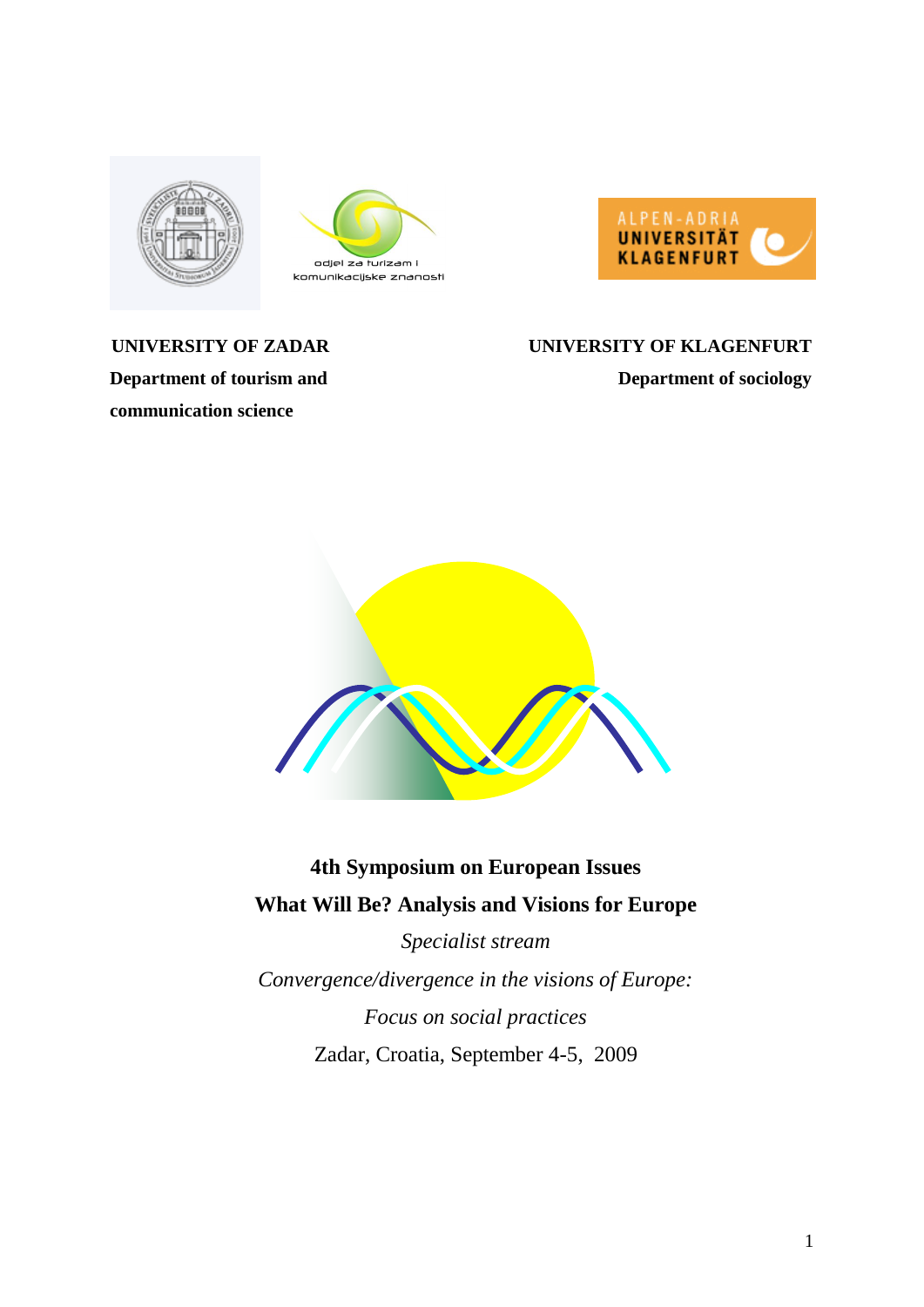# **FINAL PROGRAMME**

## **September 3, 2009 (evening hours)**

- *Arrival to Zadar*
- *Symposium registration*   $\bullet$
- *Informal welcome to the Zadar stream of the Symposium and the Department of Tourism and Communication of the University of Zadar*

## **September 4, 2009**

# *OFFICIAL WELCOME*

- **9.00 a.m.** *Welcome from the representatives of the City of Zadar, University of*   $\ddot{\phantom{0}}$ *Zadar and the Department of Tourism and Communication Science*
- $\bullet$ **9.30 a.m.** *Welcome & invited plenary lecture from Univ. Prof. Dr. Josef Langer*  (University of Klagenfurt): *The European Union Between the Obvious and the Obscure*

**10.00 – 10.15** 

# **COFFEE BREAK**

**10.15 – 11.15**

*Session A: FUTURE OF EUROPEAN MEDIA AND COMMUNICATION PRACTICES*

## *Session moderator: Vlado Sušac*

- Malović, Stjepan (University of Zadar): *Double Standards of the EU Media Companies*
- **Discussion**
- Sušac, Vlado (University of Zadar): *European Language Policy Between Theory and Practice*
- **Discussion**
- Zgrabljić-Rotar, Nada (University of Zadar), Silvio Šop (Hrvatski radio): *Media of the Future – Creating the Profile of a New Radio: The Case of Hrvatski radio (Croatian Radio)*
- **Discussion**
- Perišin, Tena (Hrvatska radio televizija -HTV): *From television news to digital journalism: new media trends*
- **Discussion**
- Prelog, Nenad (University of Zadar): *Report on the death of newspapers was an exaggeration*
- **Discussion**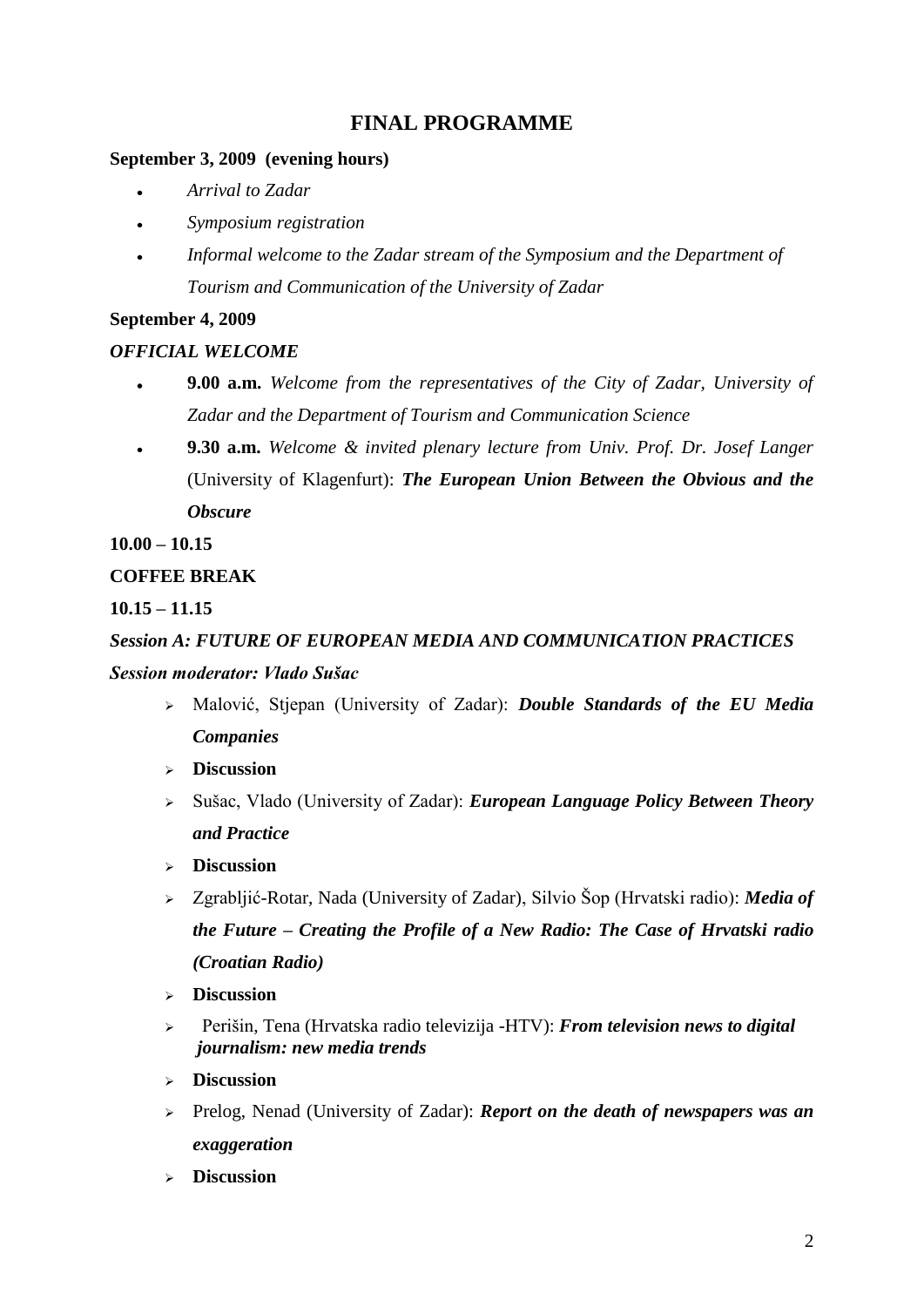# **11.15 – 11.30 COFFEE BREAK**

# **11.30 – 12.30**

# *Session B: VISION FOR THE DEVELOPMENT OF EUROPEAN TOURISM Session moderator: Jurica Šimurina*

- Fudurić, Morana (University of Zagreb): *Media & Marketing Communications: Perspectives for Tourism & Hospitality Industry*
- **Discussion**
- $\triangleright$  Krce-Miočić, Božena (University of Zadar); Žnidar, Krešimir (Valicon plc): *Perspectives of Nautical Tourism in the Adriatic*
- **Discussion**
- Mijić, Veljko (DALMOS plc): *What Was, It Was. What Will Be, Will Be? A Path-Dependency Analysis of Donated Tourism Projects in South East Europe*
- **Discussion**
- $\triangleright$  Jurica Šimurina, Aleksandar Bogunović, Milivoj Marković (University of Zagreb): *Perspectives of airline industry development in Croatia*

# **12.30 – 12.45**

# **COFFEE BREAK**

## **12.45 – 13.30**

# *Session C: WHAT FUTURE FOR THE CULTURAL TOURISM IN EUROPE?*

## *Session moderator: Nikša Alfirević*

- $\triangleright$  Jelinčić, Daniela Angelina (Institute for International Relations Zagreb): *Developments of South-East European Virtual Cultural Tourism*
- **Discussion**
- Pavelin, Goran (Elementary School Hvar): *What Will Be? Vision of Social and Economic Development in Europe with Special Emphasis on Cultural Tourism*
- **Discussion**
- Peručić, Doris; Pavlić, Ivana (University of Dubrovnik): *Vision for Positioning of Dubrovnik as a European Cultural Destination*
- **Discussion**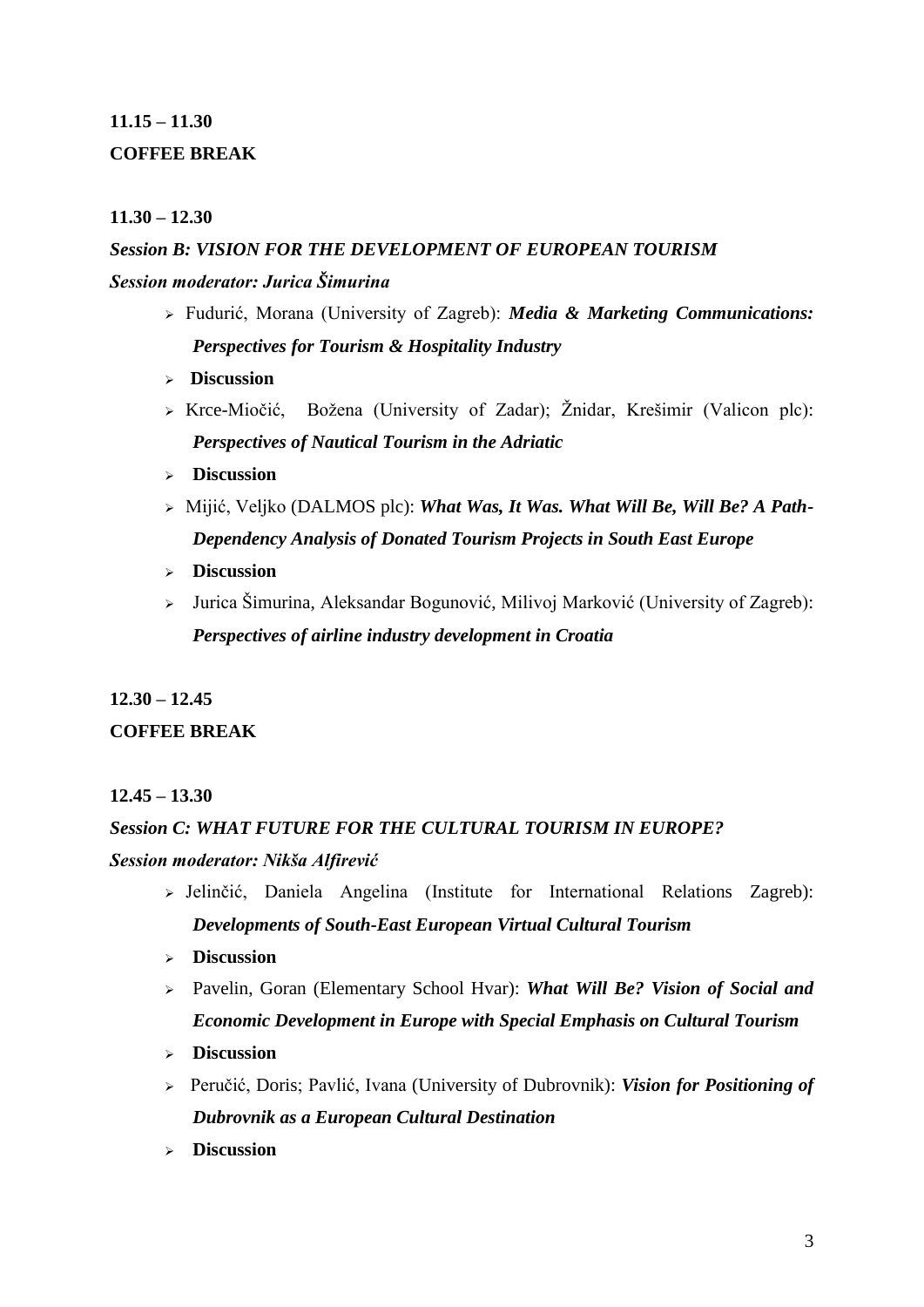#### **13.30 – 15.00**

### **LUNCH & FREE TIME**

#### **15.00 – 15.45**

# *Session D: TRENDS AND PERSPECTIVES IN EUROPEAN EDUCATIONAL PRACTICES*

*Session moderator: Josef Langer* 

- Hoenig Barbara (FH Kaertnen): *Experiences and Perspectives of European Higher Education: Implementing the Bologna Reform Process in Two EU Member States*
- **Discussion**
- Fučko, Kristijan; Zekanović Korona, Ljiljana (University of Zadar): *Vision of Education*
- **Discussion**
- $\triangleright$  Mihanović, Zoran (University of Split); Bubalo, Ana (Open University Zagreb); Vučić, Mario (Agency for Adult Education): *Perspectives of Adult Education Marketing in Croatia*
- **Discussion**

**15.45 – 16.00 p.m.** 

#### **COFFEE BREAK**

#### **16.15 – 17.15**

*Session E: CULTURE AND CULTURAL PRACTICES IN DEVELOPING DIFFERENT ASPECTS OF THE VISION FOR REGION AND EUROPE Session moderator: Tomislav Janović* 

- Janović, Tomislav (University of Zadar): *Liberty versus Equality in Europe: Which will Get the Upper Hand?*
- **Discussion**
- Alfirević, Nikša (University of Split); Pavičić, Jurica (University of Zagreb); Vlašić, Goran (University of Zagreb): *Future Insight as a Strategic Capability in the Regional and European Risk Society*
- **Discussion**